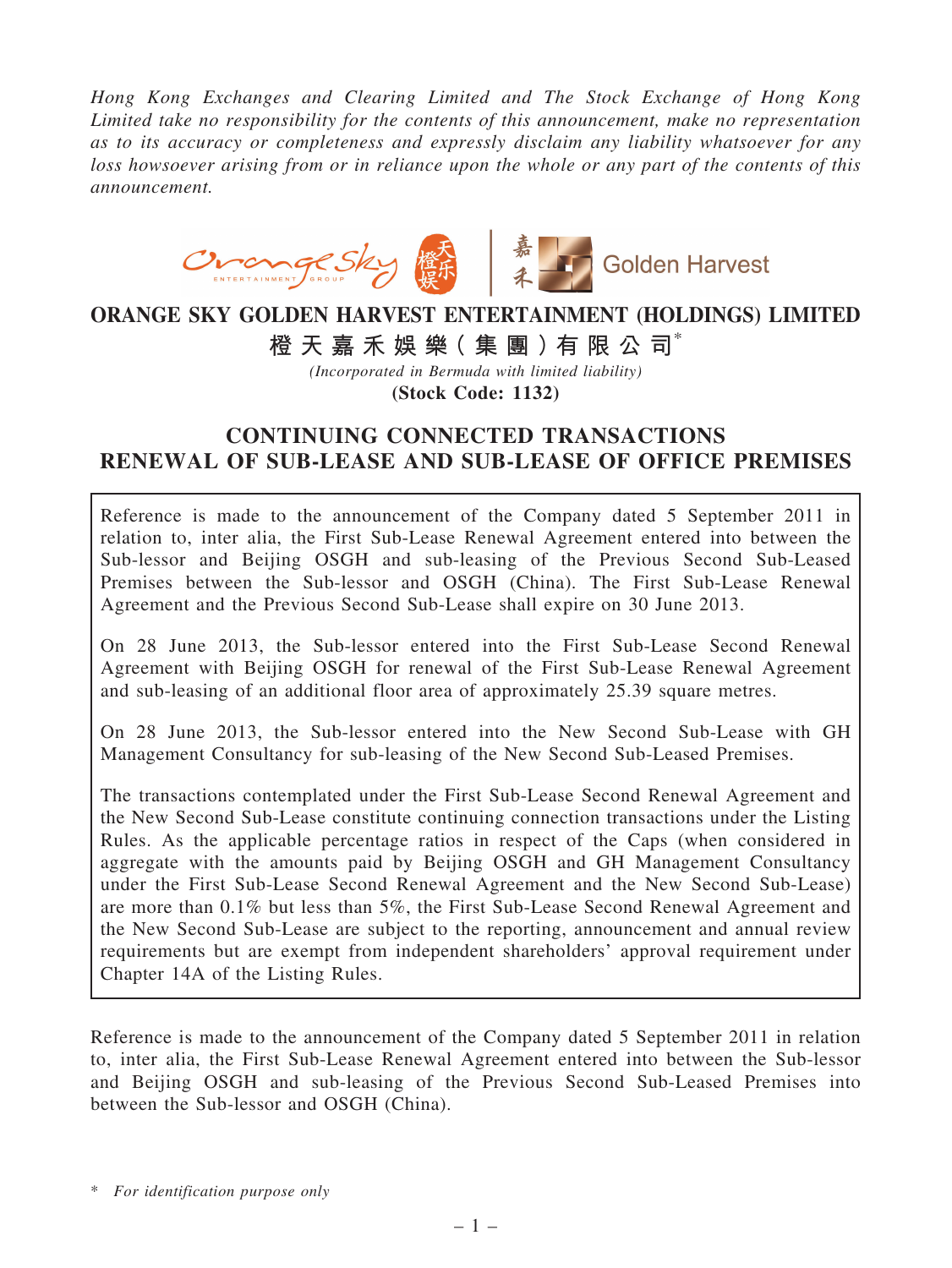The First Sub-Lease Renewal Agreement and the Previous Second Sub-Lease shall expire on 30 June 2013.

The Board announces that on 28 June 2013, the Sub-lessor entered into: (i) the First Sub-Lease Second Renewal Agreement with Beijing OSGH for renewal of the First Sub-Lease Renewal Agreement and sub-leasing of an additional floor area of approximately 25.39 square metres; and (ii) the New Second Sub-Lease with GH Management Consultancy for sub-leasing of the New Second Sub-Leased Premises. The transactions contemplated under the First Sub-Lease Second Renewal Agreement and New Second Sub-Lease constitute continuing connection transactions under the Listing Rules. The principal terms of the First Sub-Lease Second Renewal Agreement and the New Second Sub-Lease are as follows:

### PRINCIPAL TERMS OF THE FIRST SUB-LEASE SECOND RENEWAL AGREEMENT AND THE NEW SECOND SUB-LEASE

#### (1) The First Sub-Lease Second Renewal Agreement

| Date:                                                  | 28 June 2013                                                                                                                                                                                                                                                                                                                                                                                                                                |  |
|--------------------------------------------------------|---------------------------------------------------------------------------------------------------------------------------------------------------------------------------------------------------------------------------------------------------------------------------------------------------------------------------------------------------------------------------------------------------------------------------------------------|--|
| <b>Parties:</b>                                        | The Sub-lessor as sub-lessor                                                                                                                                                                                                                                                                                                                                                                                                                |  |
|                                                        | Beijing OSGH as sub-lessee                                                                                                                                                                                                                                                                                                                                                                                                                  |  |
| <b>Renewal Premises and</b><br><b>Additional Area:</b> | Part of First Floor and Second Floor of House No. 3 at No.<br>Anjialou, Xiaoliangmaqiao Ave, Chaoyang District,<br>Beijing, the PRC, with a total floor area of approximately<br>191.88 square metres comprising approximately 166.49<br>square metres under the First Sub-Lease Renewal<br>Agreement and an additional floor area of approximately<br>25.39 square metres sub-leased under the First Sub-Lease<br>Second Renewal Agreement |  |
|                                                        | The premises forms part of the property (with total floor<br>area of approximately 7,890.17 square metres) leased to the<br>Sub-lessor at the same location under a head lease from a<br>third party independent from the Company and its connected<br>persons for a term of eighteen years since 1 January 2008.                                                                                                                           |  |
| Term:                                                  | Three years, commencing from 1 July 2013 and expiring on<br>30 June 2016 (both days inclusive)                                                                                                                                                                                                                                                                                                                                              |  |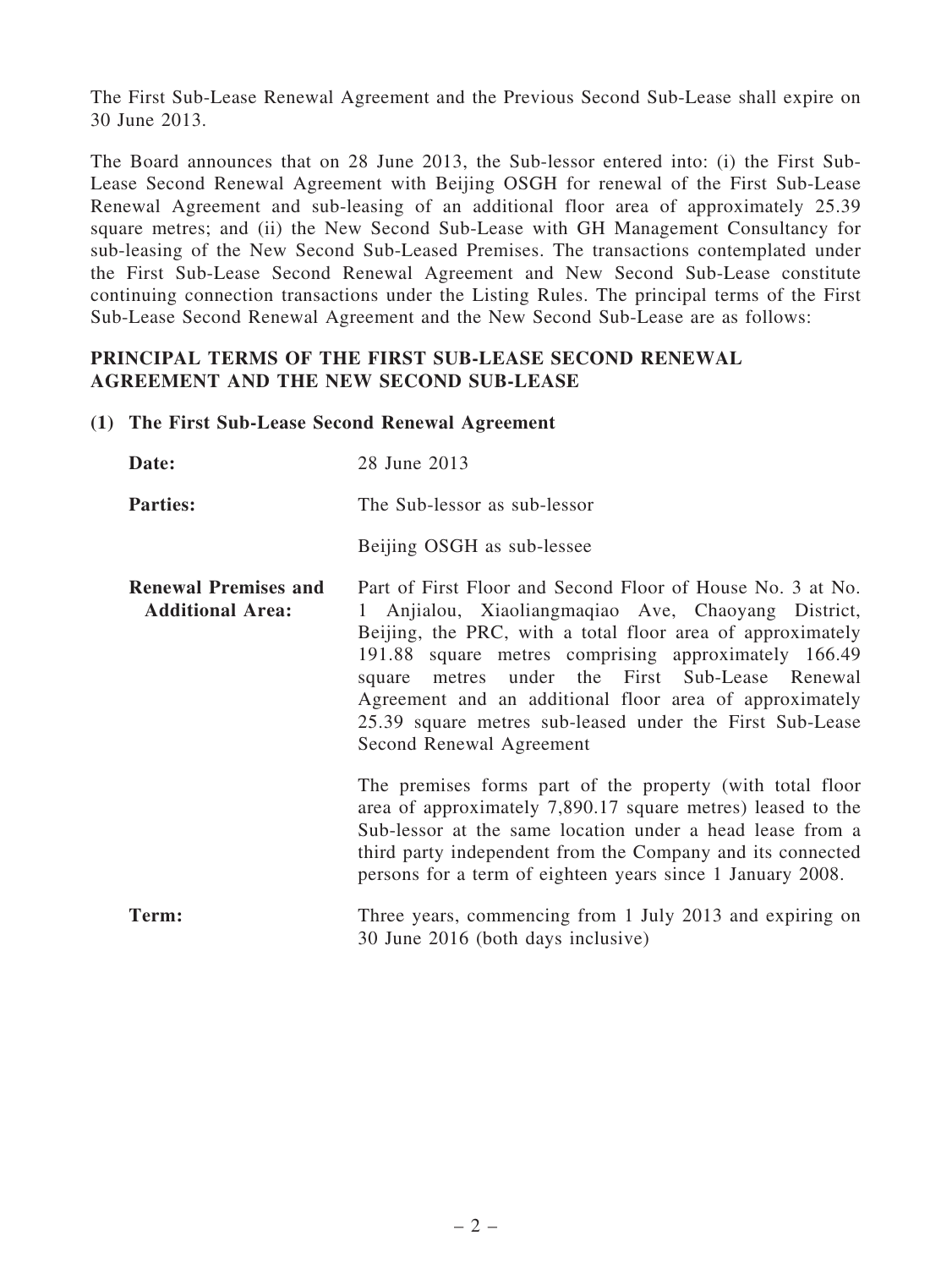| <b>Rental and</b><br>management fee: | Rental:<br>RMB5.2 per square metre per day (exclusive of management<br>fee, other outgoings and government levies), equivalent to<br>an approximate amount of RMB364,188.24 (equivalent to<br>HK\$458,877.18) per annum                                                                                                                                                                                                                                                   |  |
|--------------------------------------|---------------------------------------------------------------------------------------------------------------------------------------------------------------------------------------------------------------------------------------------------------------------------------------------------------------------------------------------------------------------------------------------------------------------------------------------------------------------------|--|
|                                      | Management fee:<br>RMB0.61 per square metre per day, equivalent to<br>an<br>approximate amount of RMB42,722.08 (equivalent<br>to<br>approximately HK\$53,829.82) per annum                                                                                                                                                                                                                                                                                                |  |
|                                      | The rental and management fee are payable in cash in<br>advance on a quarterly basis and shall be paid by the sub-<br>lessee before the 10th day of the first month of the relevant<br>quarter.                                                                                                                                                                                                                                                                           |  |
| Deposit:                             | RMB101,727.58 (equivalent to<br>approximately<br>HK\$128,176.75) (being the aggregate amount of three<br>months' rentals and management fees), amongst which a<br>sum of RMB88,266.75 (equivalent to approximately<br>HK\$111,216.11) being the deposit under the First Sub-<br>Lease Renewal Agreement has been paid by Beijing OSGH<br>to the Sub-lessor, payable by Beijing OSGH to the Sub-<br>lessor upon signing of the First Sub-Lease Second Renewal<br>Agreement |  |
| User:                                | The premises shall be used as office.                                                                                                                                                                                                                                                                                                                                                                                                                                     |  |
| Others:                              | One complimentary car parking space will be provided by<br>the Sub-lessor to Beijing OSGH for its use during the term<br>of the First Sub-Lease Second Renewal Agreement.                                                                                                                                                                                                                                                                                                 |  |
|                                      | Beijing OSGH shall have the priority right to continue to<br>sub-lease the First Sub-Leased Premises and the additional<br>floor area of approximately 25.39 square metres upon expiry<br>of the First Sub-Lease Second Renewal Agreement.                                                                                                                                                                                                                                |  |
| <b>The New Second Sub-Lease</b>      |                                                                                                                                                                                                                                                                                                                                                                                                                                                                           |  |
| Date:                                | 28 June 2013                                                                                                                                                                                                                                                                                                                                                                                                                                                              |  |
| <b>Parties:</b>                      | The Sub-lessor as sub-lessor                                                                                                                                                                                                                                                                                                                                                                                                                                              |  |

GH Management Consultancy as sub-lessee

 $(2)$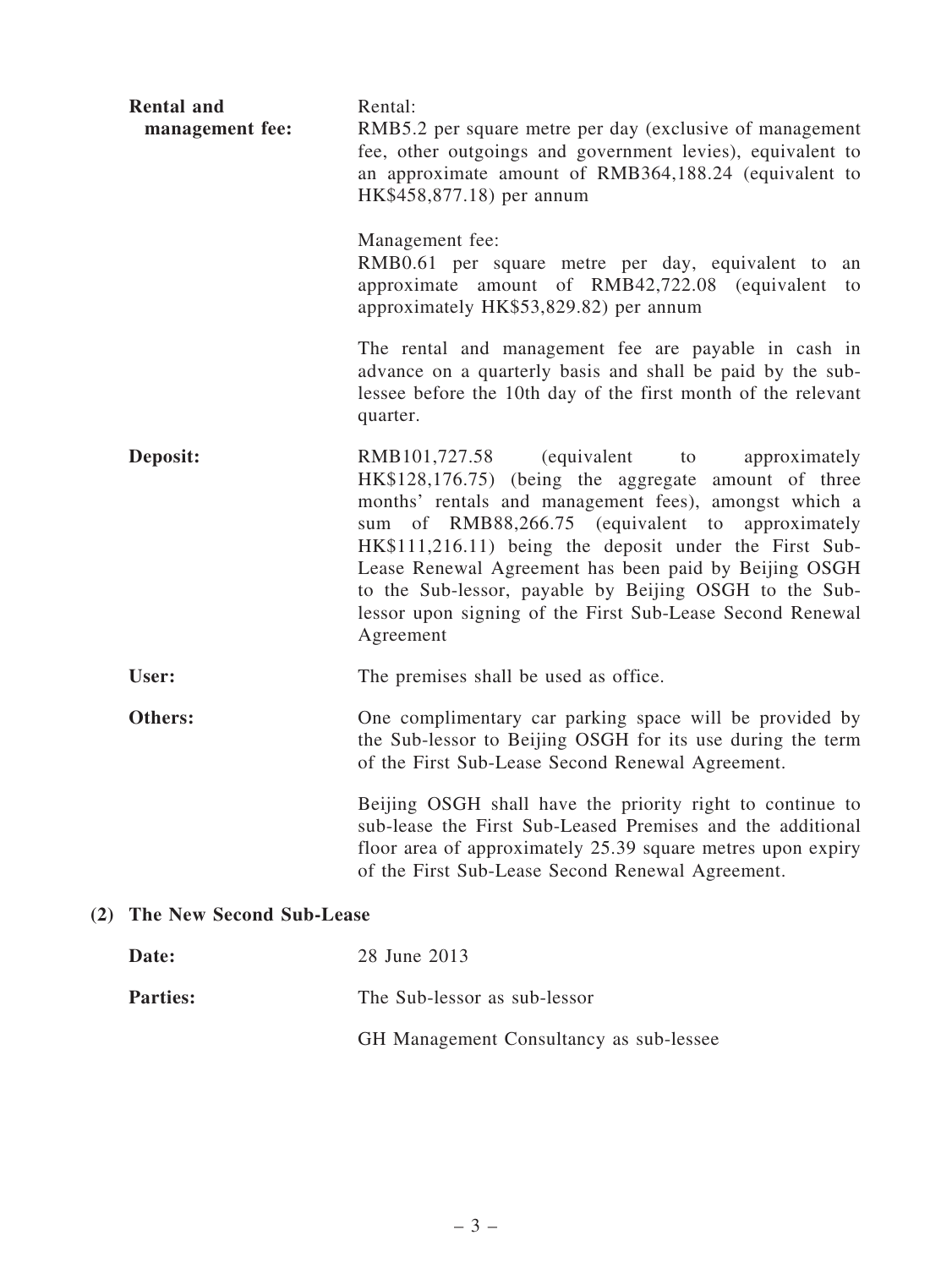| <b>Premises:</b>                            | Part of Second Floor and Third Floor of House No. 3 and<br>part of First Floor of House No. 7 at No. 1 Anjialou,<br>Xiaoliangmaqiao Ave, Chaoyang District, Beijing, the PRC,<br>with a total floor area of approximately $1,020.61$ square<br>metres which comprises of approximately 964 square metres<br>of the Previous Second Sub-Leased Premises |  |
|---------------------------------------------|--------------------------------------------------------------------------------------------------------------------------------------------------------------------------------------------------------------------------------------------------------------------------------------------------------------------------------------------------------|--|
|                                             | The premises forms part of the property (with total floor<br>area of approximately 7,890.17 square metres) leased to the<br>Sub-lessor at the same location under a head lease from a<br>third party independent from the Company and its connected<br>persons for a term of eighteen years since 1 January 2008                                       |  |
| Term:                                       | Three years, commencing from 1 July 2013 and expiring on<br>30 June 2016 (both days inclusive)                                                                                                                                                                                                                                                         |  |
| User:                                       | The premises shall be used as office.                                                                                                                                                                                                                                                                                                                  |  |
| <b>Rental and</b><br><b>Management Fee:</b> | Rental:<br>RMB5.2 per square metre per day (exclusive of management<br>fee, other outgoings and government levies), equivalent to<br>an approximate amount of RMB1,937,117.78 (equivalent to<br>approximately HK\$2,440,768.40) per annum                                                                                                              |  |
|                                             | Management fee:<br>RMB0.61 per square metre per day, equivalent to<br>an<br>approximate amount of RMB227,238.82 (equivalent to<br>approximately HK\$286,320.91) per annum                                                                                                                                                                              |  |
|                                             | The rental and management fee are payable in cash in<br>advance on a quarterly basis and shall be paid by GH<br>Management Consultancy before the 10th day of the first<br>month of the relevant quarter.                                                                                                                                              |  |
| Deposit:                                    | RMB541,089.15<br>(equivalent to<br>approximately<br>HK\$681,772.33) (being the aggregate amount of three<br>months' rentals and management fees) payable by GH<br>Management Consultancy to the Sub-lessor upon signing of<br>the New Second Sub-Lease                                                                                                 |  |
| Others:                                     | Five complimentary car parking spaces will be provided by<br>the Sub-lessor to GH Management Consultancy for its use<br>during the term of the New Second Sub-Lease.                                                                                                                                                                                   |  |
|                                             | GH Management Consultancy shall have the priority right to<br>continue to sub-lease the New Second Sub-Leased Premises<br>upon expiry of the New Second Sub-Lease.                                                                                                                                                                                     |  |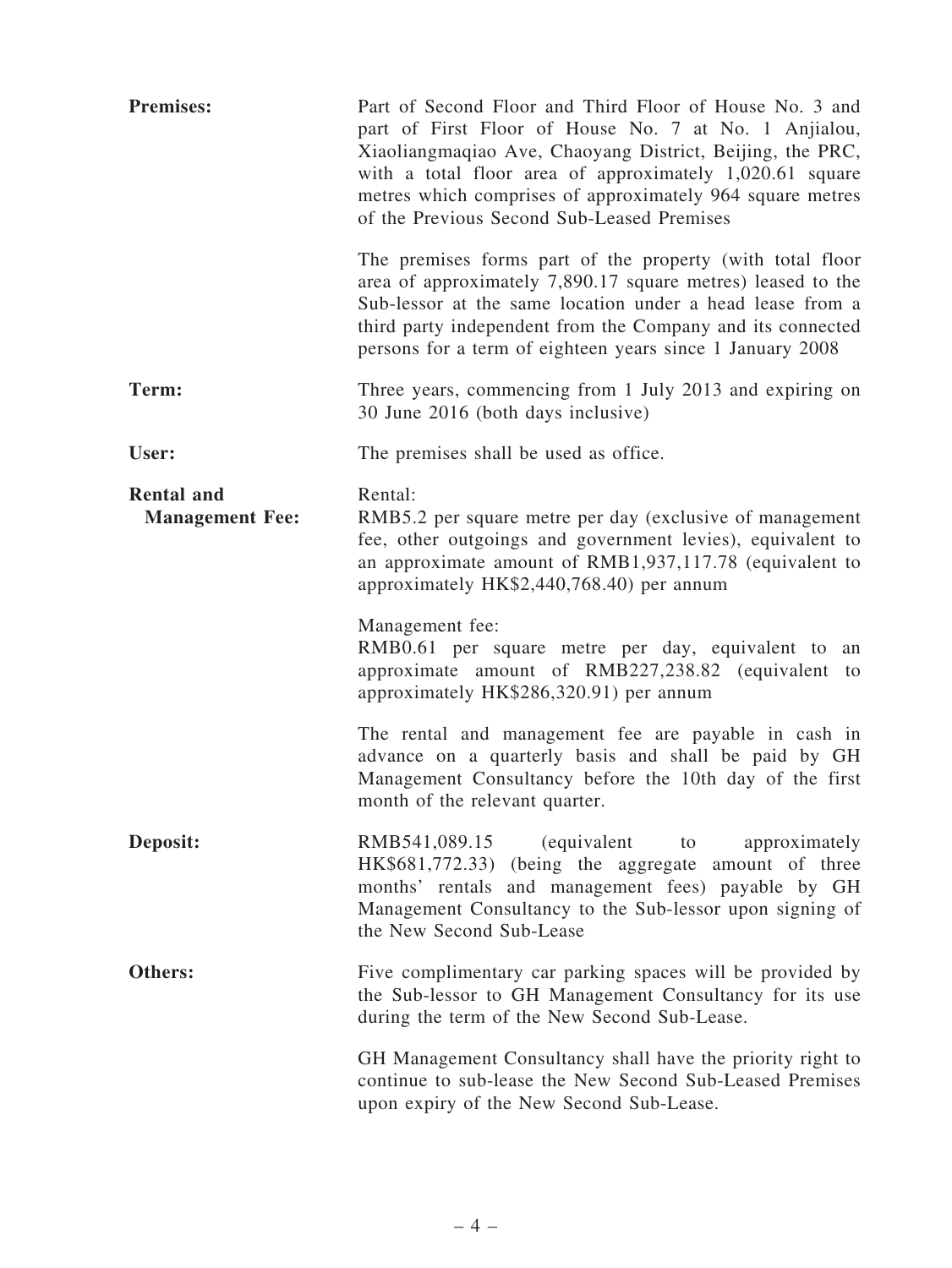# ANNUAL CAPS AND BASIS FOR DETERMINING THE ANNUAL CAPS

The aggregate rental and management fee paid by the Group to the Sub-lessor under First Sub-Lease Renewal Agreement and the Previous Second Sub-Lease for each of the financial years ended 31 December 2011 and 31 December 2012 were RMB2,900,254 and RMB3,464,930 respectively.

The Caps in respect of the transactions contemplated under the First Sub-Lease Second Renewal Agreement and the New Second Sub-Lease for the years ending 31 December 2013, 31 December 2014, 31 December 2015 and 31 December 2016 shall be as follows:

| (a) For the year ending 31 December 2013 (from<br>1 January 2013 to 31 December 2013) (Note) | Approximately<br>RMB3,100,000 (equivalent<br>to HK\$3,906,000)   |
|----------------------------------------------------------------------------------------------|------------------------------------------------------------------|
| (b) For the year ending 31 December 2014 (from<br>1 January 2014 to 31 December 2014)        | Approximately<br>RMB2,650,000 (equivalent<br>to HK\$3,339,000)   |
| (c) For the year ending 31 December 2015 (from<br>1 January 2015 to 31 December 2015)        | Approximately<br>RMB2,650,000 (equivalent<br>to HK\$3,339,000)   |
| (d) For the year ending 31 December 2016 (from<br>1 January 2016 to 30 June 2016)            | Approximately<br>$RMB1,350,000$ (equivalent<br>to HK\$1,701,000) |

*Note:* The cap amount for the year ending 31 December 2013 includes the aggregated amount of rental and management fee paid to the Sub-lessor under the First Sub-Lease Renewal Agreement and the Previous Second Sub-Lease by Beijing OSGH and OSGH (China) for the period from 1 January 2013 to 30 June 2013.

The terms of the First Sub-Lease Second Renewal Agreement and the New Second Sub-Lease were negotiated on arm's length basis and are on normal commercial terms. The rentals and management fees of the First Sub-Lease Second Renewal Agreement and the New Second Sub-Lease were determined by reference to the prevailing market rent of similar properties in the nearby locations. The Caps are determined based on the estimated approximate rental and management fee payable to the Sub-lessor under the First Sub-Lease Second Renewal Agreement and the New Second Sub-Lease by Beijing OSGH and GH Management Consultancy respectively.

# REASONS FOR ENTERING INTO THE CONTINUING CONNECTED TRANSACTIONS

The rates of rental under the First Sub-Lease Second Renewal Agreement and the New Second Sub-Lease are the same as the rates of rental under the First Sub-Lease Renewal Agreement and the Previous Second Sub-Lease. The Board considers that it is beneficial to the Group to enter into the First Sub-Lease Second Renewal Agreement and the New Second Sub-Lease so that the Group is able to continue to maintain its office in the same location and at the same rate of rental.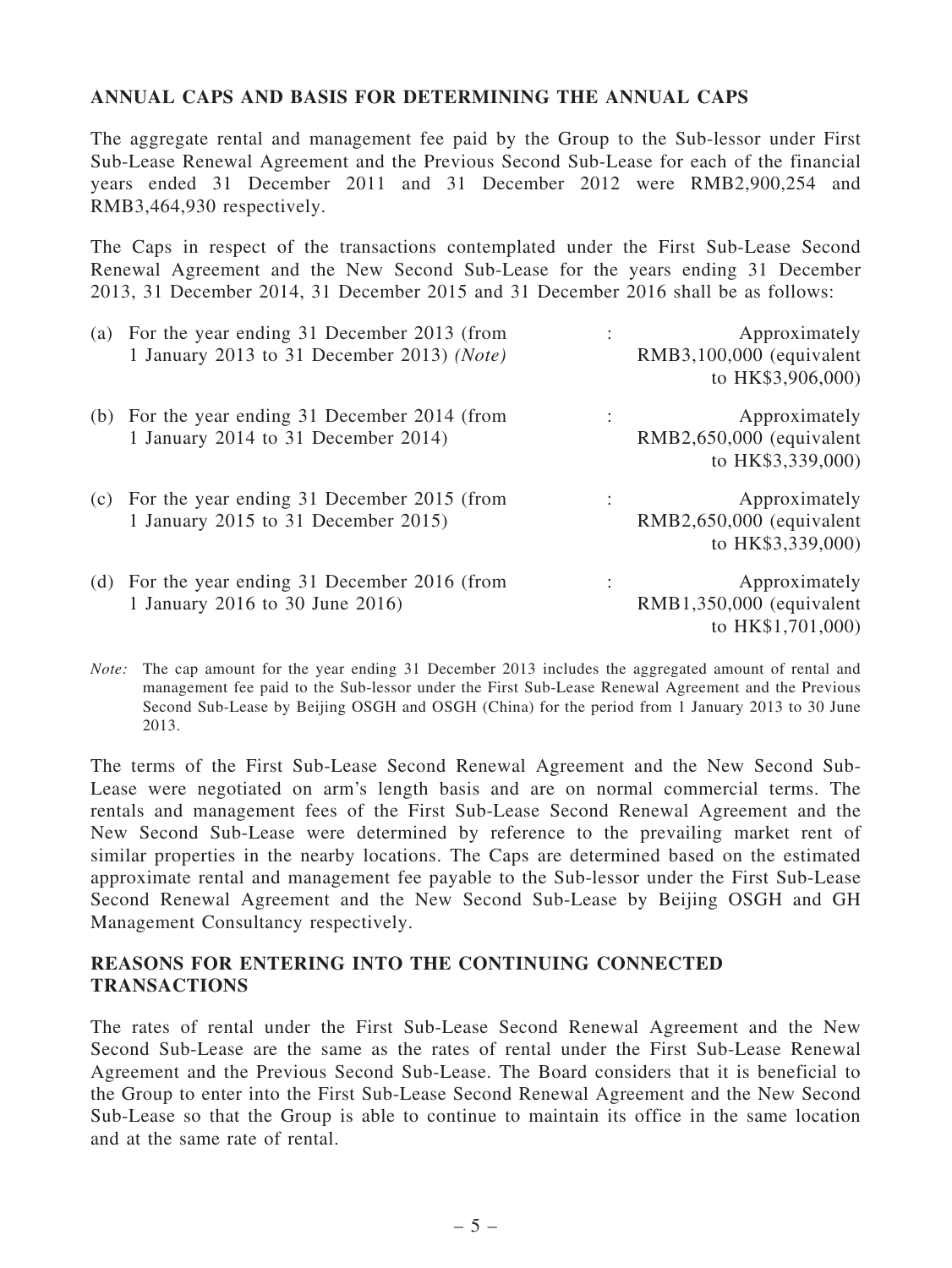The Directors (including the independent non-executive Directors) are of the view that the terms of the First Sub-Lease Second Renewal Agreement and the New Second Sub-Lease have been entered into in the ordinary and usual course of business of the Group and are on normal commercial terms and the terms thereof and the Caps are fair and reasonable and in the interests of the Company and the shareholders of the Company as a whole.

# INFORMATION OF THE COMPANY, BEIJING OSGH, GH MANAGEMENT CONSULTANCY AND THE SUB-LESSOR

# The Company

The Company is an investment holding company incorporated in Bermuda with limited liability, the shares of which are listed on the Main Board of the Stock Exchange.

The principal business activities of the Group are production, financing, distribution and theatrical exhibition of motion pictures. As of 28 June 2013, the Group operated 72 cinemas with 539 screens across China, Hong Kong, Taiwan and Singapore and is a leading distributor in the region.

# Beijing OSGH

Beijing OSGH is principally engaged in TV and films production.

### GH Management Consultancy

GH Management Consultancy is principally engaged in management consultancy services.

### Sub-lessor

The principal business of the Sub-lessor is investment holding.

### LISTING RULES IMPLICATIONS

Mr. Wu, being the chairman of the Board, a Director and the controlling shareholder of the Company, is beneficially owning approximately 60.41% in aggregate of the total issued share capital of the Company as at the date of this announcement. Under the Listing Rules, Mr. Wu and his associates are, therefore, connected persons of the Company. As the entire equity interest of the Sub-lessor is owned by Mr. Wu, the Sub-lessor is an associate of Mr. Wu and a connected person of the Company, and the transactions contemplated under the First Sub-Lease Second Renewal Agreement and the New Second Sub-Lease constitute continuing connected transactions under Chapter 14A of the Listing Rules.

As the applicable percentage ratios in respect of the Caps (when considered in aggregate with the amounts paid by Beijing OSGH and GH Management Consultancy under the First Sub-Lease Second Renewal Agreement and the New Second Sub-Lease) are more than 0.1% but less than 5%, the First Sub-Lease Second Renewal Agreement and the New Second Sub-Lease are subject to the reporting, announcement and annual review requirements but are exempt from independent shareholders' approval requirement under Chapter 14A of the Listing Rules.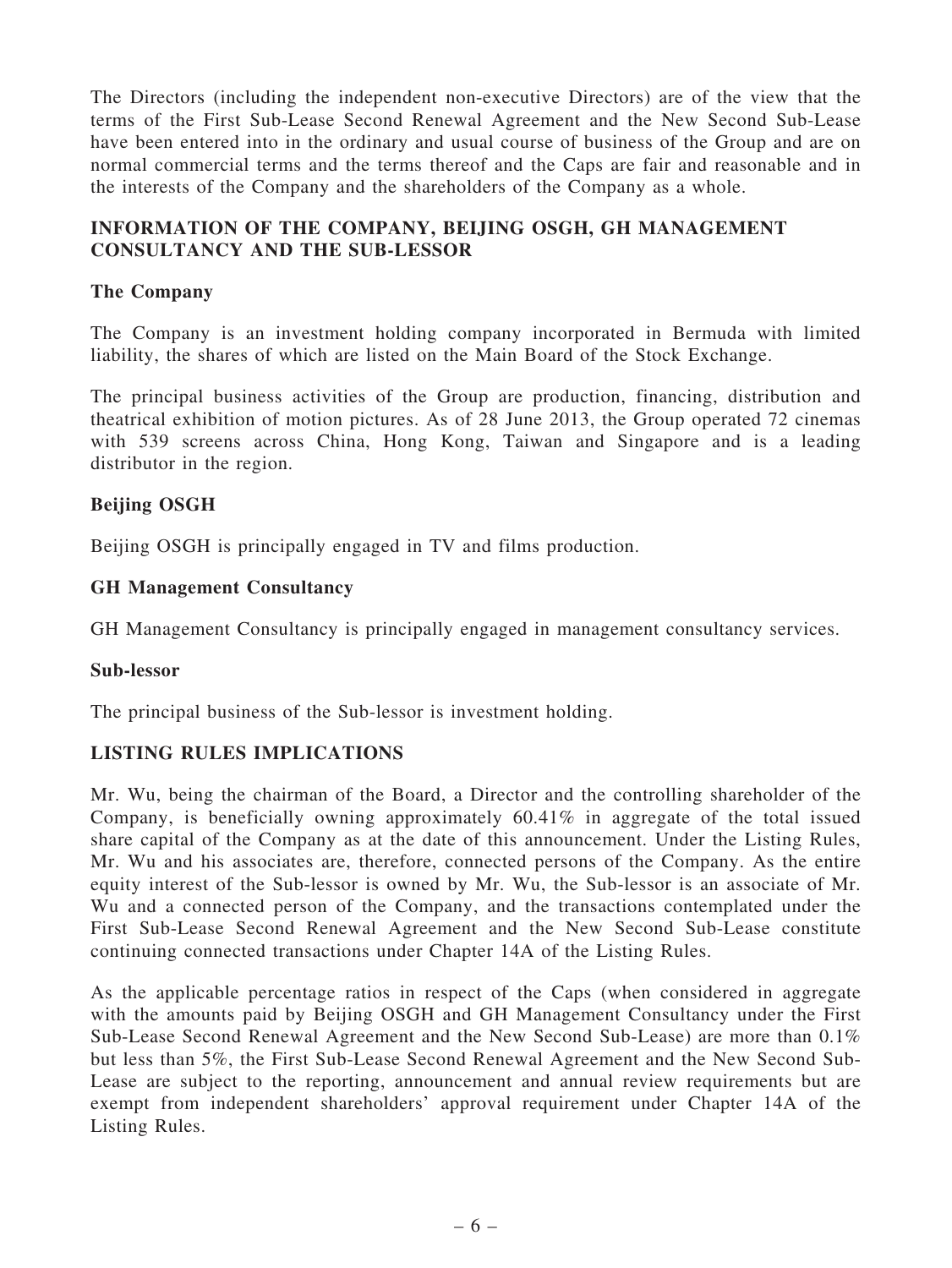Ms. Wu Keyan is the sister of Mr. Wu and is an associate of Mr. Wu under Chapter 14A of the Listing Rules. In view of their interests above, Mr. Wu and Ms. Wu Keyan have abstained from voting on the relevant board resolutions for approving the First Sub-Lease Second Renewal Agreement and the New Second Sub-Lease. Other than Mr. Wu and Ms. Wu Keyan, none of the Directors has material interest in the transactions contemplated under the First Sub-Lease Second Renewal Agreement and the New Second Sub-Lease and none of them is required to abstain from voting on the relevant board resolutions.

### DEFINITIONS

In this announcement, the following expressions shall have the following meanings unless that context requires otherwise:

| "associate(s)"            | the meaning ascribed to it in the Listing Rules;                                                                                                                                                                                                                                                                                                                                                                                                                                                                                                |
|---------------------------|-------------------------------------------------------------------------------------------------------------------------------------------------------------------------------------------------------------------------------------------------------------------------------------------------------------------------------------------------------------------------------------------------------------------------------------------------------------------------------------------------------------------------------------------------|
| "Beijing OSGH"            | 北京橙天嘉禾影視製作有限公司 (Orange Sky Golden Harvest<br>(Beijing) TV & Film Production Company Limited*), a<br>company established in the PRC, an indirect wholly-owned<br>subsidiary of the Company;                                                                                                                                                                                                                                                                                                                                                      |
| "Board"                   | the board of Directors;                                                                                                                                                                                                                                                                                                                                                                                                                                                                                                                         |
| "Caps"                    | for the purpose of Chapter 14A of the Listing Rules, means<br>the proposed annual caps of the transactions contemplated<br>under the First Sub-Lease Second Renewal Agreement and the<br>New Second Sub-Lease for the year ending 31 December 2013<br>(from 1 January 2013 to 31 December 2013), the year ending<br>31 December 2014 (from 1 January 2014 to 31 December<br>2014), the year ending 31 December 2015 (from 1 January<br>2015 to 31 December 2015) and the year ending 31 December<br>2016 (from 1 January 2016 to 30 June 2016); |
| "Company"                 | Orange Sky Golden Harvest Entertainment (Holdings) Limited<br>(橙天嘉禾娛樂(集團)有限公司*), a limited liability company<br>incorporated in Bermuda, the shares of which are listed on the<br>Main Board of the Stock Exchange;                                                                                                                                                                                                                                                                                                                             |
| "connected person(s)"     | the meaning ascribed to it in the Listing Rules;                                                                                                                                                                                                                                                                                                                                                                                                                                                                                                |
| "controlling shareholder" | the meaning ascribed to it in the Listing Rules;                                                                                                                                                                                                                                                                                                                                                                                                                                                                                                |
| "Director(s)"             | director(s) of the Company;                                                                                                                                                                                                                                                                                                                                                                                                                                                                                                                     |
| "First Sub-Lease"         | the sub-lease agreement dated 13 January 2011 entered into<br>between the Sub-lessor, as sub-lessor, and Beijing OSGH, as<br>sub-lessee, in relation to the sub-leasing of the First Sub-<br>Leased Premises to Beijing OSGH;                                                                                                                                                                                                                                                                                                                   |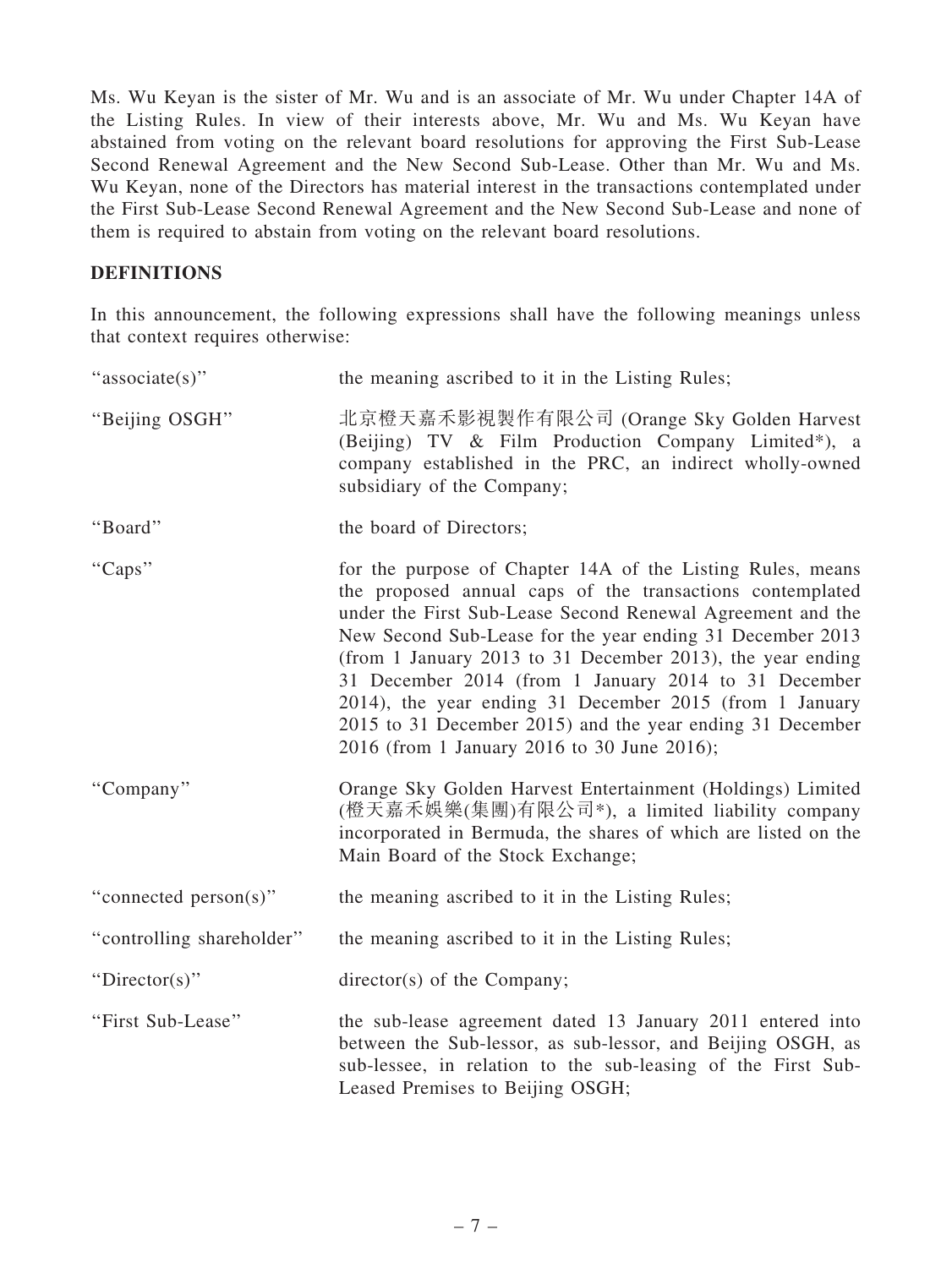| "First Sub-Leased<br>Premises"                | an office premises with a total floor area of approximately<br>166.49 square metres at part of First Floor and Second Floor<br>of House No. 3, No. 1 Anjialou, Xiaoliangmaqiao Ave,<br>Chaoyang District, Beijing, the PRC;                                                                                                                                                |
|-----------------------------------------------|----------------------------------------------------------------------------------------------------------------------------------------------------------------------------------------------------------------------------------------------------------------------------------------------------------------------------------------------------------------------------|
| "First Sub-Lease Renewal<br>Agreement"        | a renewal agreement dated 5 September 2011 entered into<br>between the Sub-lessor as sub-lessor and Beijing OSGH as<br>sub-lessee for renewal of the First Sub-Lease in relation to the<br>First Sub-Leased Premises;                                                                                                                                                      |
| "First Sub-Lease Second<br>Renewal Agreement" | a renewal agreement dated 28 June 2013 entered into between<br>the Sub-lessor as sub-lessor and Beijing OSGH as sub-lessee<br>for renewal of the First Sub-Lease Renewal Agreement and<br>sub-leasing of an additional floor area of approximately 25.39<br>square metres;                                                                                                 |
| "GH Management<br>Consultancy"                | 北京嘉禾影城管理咨詢有限公司 (Golden Harvest (Beijing)<br>Cinema Management Consultancy Company Limited*), a<br>company established in the PRC, an indirect wholly-owned<br>subsidiary of the Company and a wholly-owned subsidiary of<br>OSGH (China);                                                                                                                                  |
| "Group"                                       | the Company and its subsidiaries;                                                                                                                                                                                                                                                                                                                                          |
| "Hong Kong"                                   | Hong Kong Special Administrative Region of the PRC;                                                                                                                                                                                                                                                                                                                        |
| "Listing Rules"                               | Rules Governing the Listing of Securities on the Stock<br>Exchange;                                                                                                                                                                                                                                                                                                        |
| "Mr. Wu"                                      | Mr. Wu Kebo, being the chairman of the Board, a Director<br>and the controlling shareholder of the Company, is interested<br>in an aggregate of approximately $60.41\%$ of the total issued<br>share capital of the Company as at the date of this<br>announcement;                                                                                                        |
| "New Second Sub-Lease"                        | an agreement dated 28 June 2013 entered into between the<br>Sub-lessor as sub-lessor and GH Management Consultancy as<br>sub-lessee for sub-leasing of the New Second Sub-Leased<br>Premises;                                                                                                                                                                              |
| "New Second Sub-Leased<br>Premises"           | an office premises with a total floor area of approximately<br>1,020.61 square metres at part of Second Floor and Third<br>Floor of House No. 3 and part of First Floor of House No. 7 at<br>No. 1 Anjialou, Xiaoliangmaqiao Ave, Chaoyang District,<br>Beijing, the PRC which comprises of approximately 964<br>square metres of the Previous Second Sub-Leased Premises; |
| "OSGH (China)"                                | Orange Sky Golden Harvest Cinemas (China) Co. Ltd. (橙天<br>嘉禾影城(中國)有限公司), a company established in the PRC,<br>an indirect wholly-owned subsidiary of the Company;                                                                                                                                                                                                          |